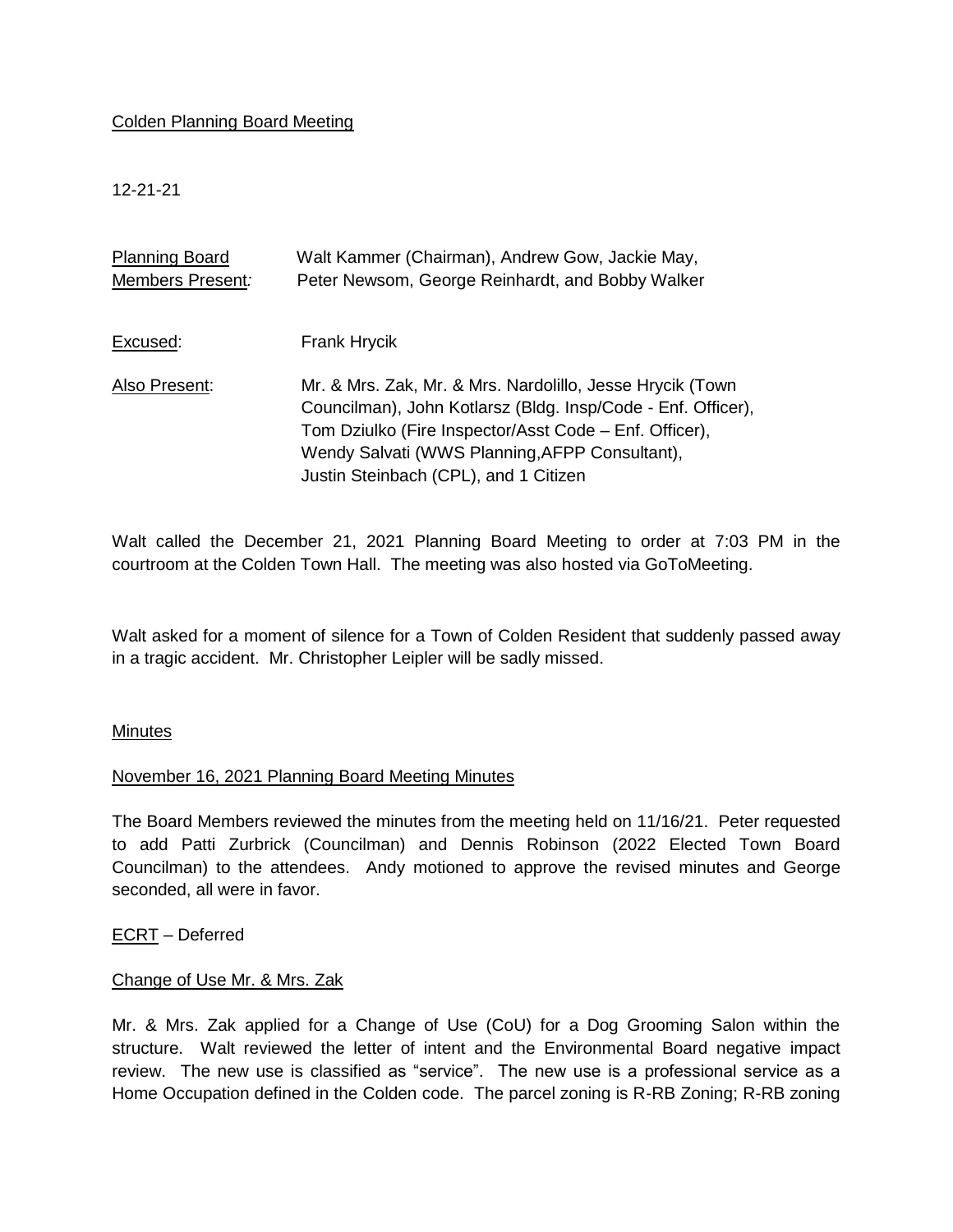for accessory uses in 108-28.B(1) allows all R-2 accessory uses but without restrictions as in R-2.

Mr. & Mrs. Zak did confirm that there will only be 10 dogs a week scheduled for grooming and it will be by appointment. The dogs that are owned by Mr. & Mrs. Zak will be kept upstairs in their house and won't interfere with the dogs being groomed. There will not be any dogs kept or boarded on the premises. Bobby asked if signage will be placed outside to promote the business. Mr. & Mrs. Zak do not wish to advertise with a sign. There will not be any other employees as Mrs. Zak will do all the grooming of the dogs. Walt made a pen and ink change to the drawing submitted for location of the grooming area to be used.

Peter made a motion to approve the Change of Use (CoU) to be submitted to the Town Board and George seconded it. All were in favor. Mr. & Mrs. Zak departed the meeting at 7:26pm.

# Change of Use Mr. & Mrs. Narodillo

Mr. & Mrs. Narodillo applied for a Change of Use (CoU) for a parcel to be purchased for parking commercial vehicles used for his tree business. Walt reviewed the letter of intent and the Environmental Board negative impact review. Walt reviewed the survey that was submitted but commented that it wasn't the final copy. The Planning Board reviewed the parcel size and was concerned as the parcel is a "flag lot" with an extended flagpole portion. This proposed 10 Acre transfer has about 50% of the acreage in the flagpole and the other 50% in the lot's flag portion. These percentages are approximate, subject to change in the formal survey on any real estate closing. The activity will take place on a new 10 Acre parcel of land, north of the existing business/residence parcel on Phillips Rd. The new vacant land parcel is a minor subdivide by the Seller; transfer the new 10 Acres segment to the applicant for new use per the CoU. The business related to the applicant's existing residence 9156 Phillips Rd; the new use will, by necessity, be the principal use of the land. The parcel is 100% Ag Zoning with no restriction Road Frontage Zoning. Principal uses in Ag 108-36A(20) allow construction and contracting businesses of this nature. The applicant's business will classify as contracting within the section. The examination of Ag 108-36.A(20) allows up to 10 motorized vehicles of more than 20 horsepower with a minimum lot size criteria of 6 acres or more. The existing business operation is in AG zoning but further south on Phillips (west side of Phillips town line). The applicant's present parcel does not meet the 6 acre minimum lot size requirement. A CEO violation and notice to remedy was issued per 108-36.A(20). The applicant's existing parcel is about 2 acres, without enclosed covered parking provided for all vehicles; well less than the required 6 acres. The CoU action contemplated regarding the applicant's method of curing the CEO"s violation prior to the upcoming Court date. The conditional purchase, as contemplated here, will meet the lot size requirements of 108-36.A(20). The parking areas for commercial enterprises in Colden must meet the setback and other requirements of 108-59.B(1) for Off Street Parking Spaces in Ag Zoning; specifically 108-59.B(1), (a), (b), and (c). Based upon information submitted by the applicant in the CoU there will not be enclosed off-street parking (pole barn, Morton building, or other new structure). There are no existing structures on the parcel involved in the purchase. The parking will be open off-street parking spaces (without enclosure). Therefore in accordance with 108-59.E the provisions contained in Colden Zoning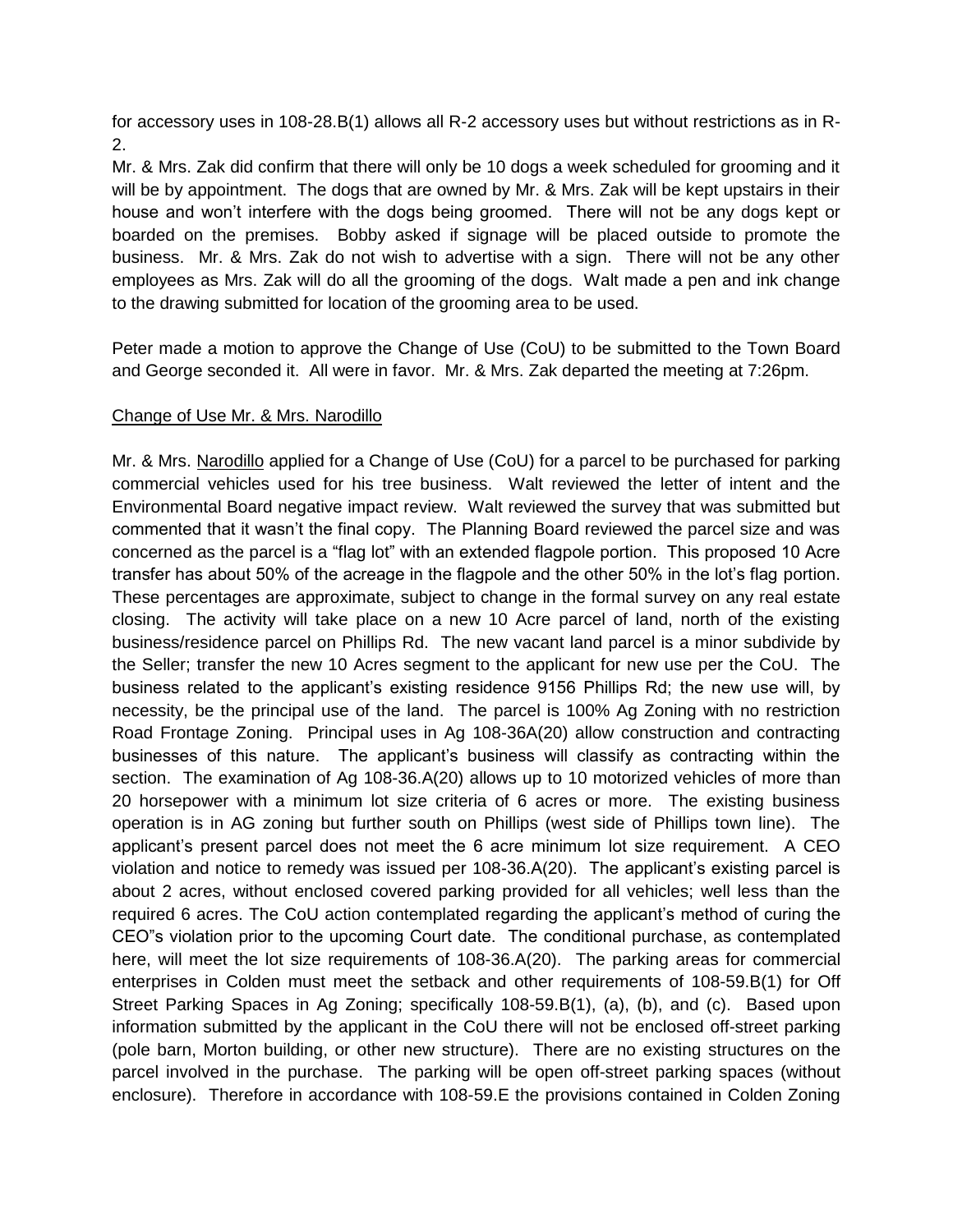Article XIV are invoked. Article XIV (Supplemental Use Regulations) 108-78 (Automotive Use Area) becomes operative. As 108-78 is applicable, the applicant must meet all the relevant requirements of the Automotive Used Area in Colden's Zoning. This means the Applicant must: Provide a suitable surface for the driveway and parking area. Determine if lot lighting will be installed; is so meet 108-78.B. Also, provide screening and green space, which in this case would mean specifically 108-78.C since all adjourning lots are potential future building lots and to the southeast there's and existing residence nearby. The letter submitted by the Nardolillo's explains the proposed new use of the land. An old, but acceptable, NYS PLS Sealed parcel Survey was submitted with CoU; Location of parking is hand annotated, and is located in the "flag lot's flagpole" and not in the flag portion of the new parcel. The certificate of Zoning Compliance Form was received by the CEO on or about 11/15/21, pending the PB site plan review. The Environmental Board negative declaration was noted.

It was noted that the site would be used to park equipment used for the tree business. The discussion of vehicles entering the property would be able to turn around. The vehicles wouldn't be left idling and the lot wouldn't be required to be lit. There will be less than ten construction vehicles and equipment parked in the lot. There will not be any vehicles stored for parts or as a junk yard. The driveway might be lined with fabric for a base before material is poured and will have the CEO's approval.

Andy motioned to table the Change of Use (CoU) due to the limited data given regarding the turn around, setbacks, and where the parking lot will be placed on the lot. Bobby seconded it. Mr. & Mrs. Nardolillo departed the meeting at 8:33 PM.

Walt turned the meeting over to Justin Steinback (CPL) to discuss the turnout from the Dec 1<sup>st</sup> public meeting held at the Colden Firehall. It was well attended and approximately 40-50 people attended. Justin will coordinate with Wendy regarding the Farmers that attended. A brief summary will be submitted before the January Planning Board meeting.

Walt turned the meeting over to Wendy regarding the WSS Planning and finalizing the draft that was emailed to the Planning Board Members. She's working with Justin and Melissa on the project. Wendy is working on the Agricultural and Justin is working on the Comprehensive Plan. Wendy received comments from Peter and Jackie. The request is to send comments to all the Planning Board Members and not to chain link them together. If there isn't any comments, just respond with "no comment" as per Wendy. The number one goal is to protect the land and character of the community. Andy commented to add existing farm and potential farm. Walt mentioned that cultural, forestry, and forestry products need to be added. The Ag Community was absent due to Covid concerns and a supplemental meeting might be needed. Wendy suggested a Zoom meeting as something similar was done in Grand Island. Walt also mentioned that the Equine interest would also need to be reviewed. The second goal would be raising more cows and crops. Peter thought the goal should be prioritized as the first goal. The last goal would be the feedback and leverage support for Agricultural Tourism. Wendy opened the topic up for discussion and Peter suggested phase introductive (B) goals and adjective economy in Chapter 46 (right to farm) on various plans should be in section 1 instead of section